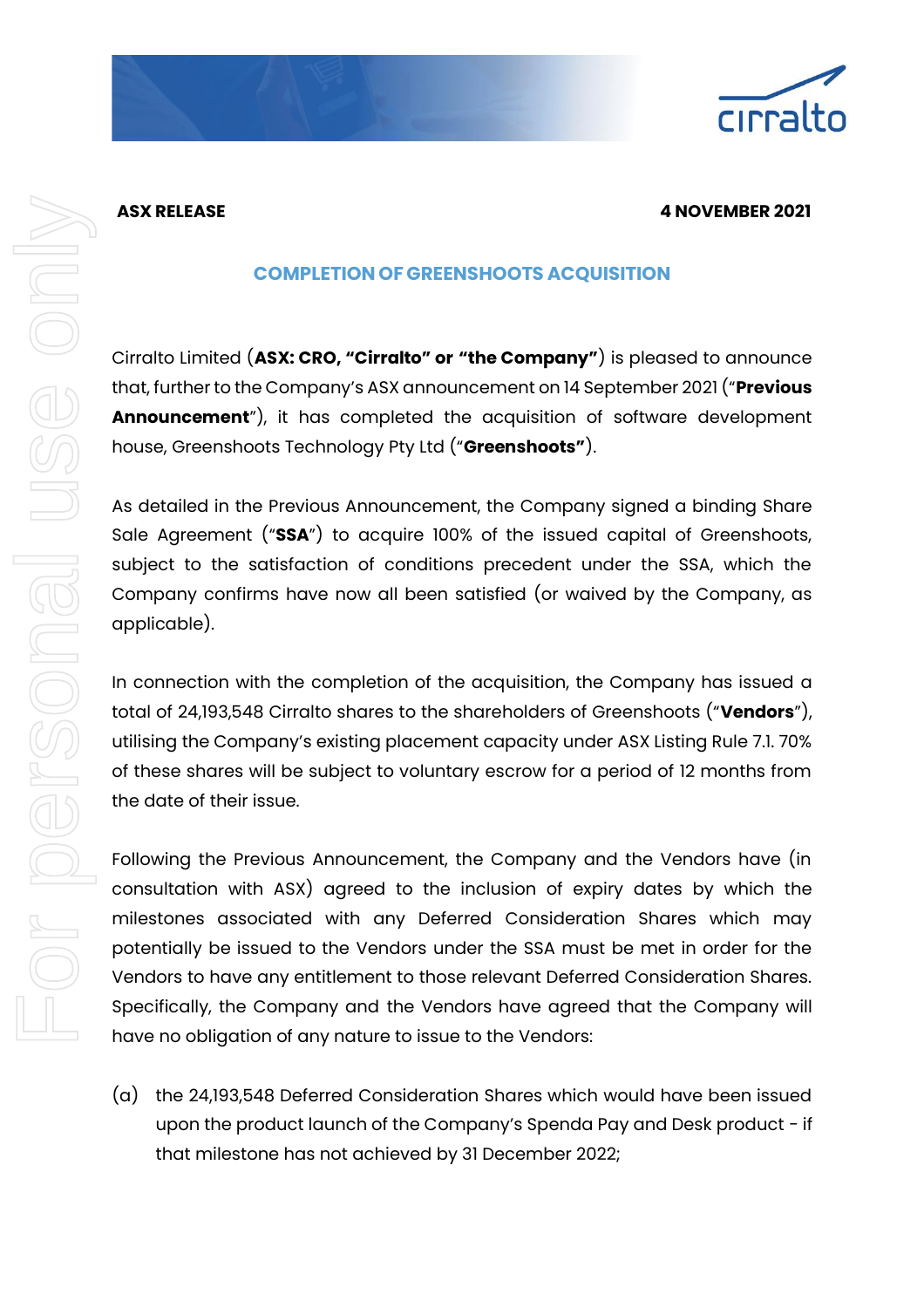- (b) the 24,193,548 Deferred Consideration Shares which would have been issued upon the product launch of the Company's eCommerce product - if that milestone has not achieved by 31 December 2022; and
- (c) the 9,677,419 Deferred Consideration Shares which would have been issued upon the satisfaction by Greenshoots of at least \$600,000 in revenue in any measurement period (as defined in the Previous Announcement) - if that milestone has not been achieved by 31 December 2023.

Authorised by Adrian Floare, Managing Director.

- ENDS -

cirralto

## **About Cirralto**

Cirralto Limited (ASX:CRO) is a transaction services business supplying industries with a broad range of B2B payment services, digital trading software and integrated solutions. Our goal is to convert eft payments to card payments utilising the BPSP engagement coupled with our payments collaboration framework. Our competitive advantages deliver customers end-to-end e-invoicing integration, rapid ordering, digital trust and automated reconciliation.

Cirralto supplies its customers a recipe of integrated software to create a vertical market standard operating environment (SOE) that enable the effective and seamless transfer of data from multiple, disparate software systems in one standardised technology solution, such as SpendaRetail. Cirralto has licensing agreements with third party software vendors that enable it to provide integrated SOE solutions to its customers.

For investors seeking information on the Company's activities that relate to marketing, customer events and other acknowledgement of customer activities, this information will be posted to the Company's news section of the website and